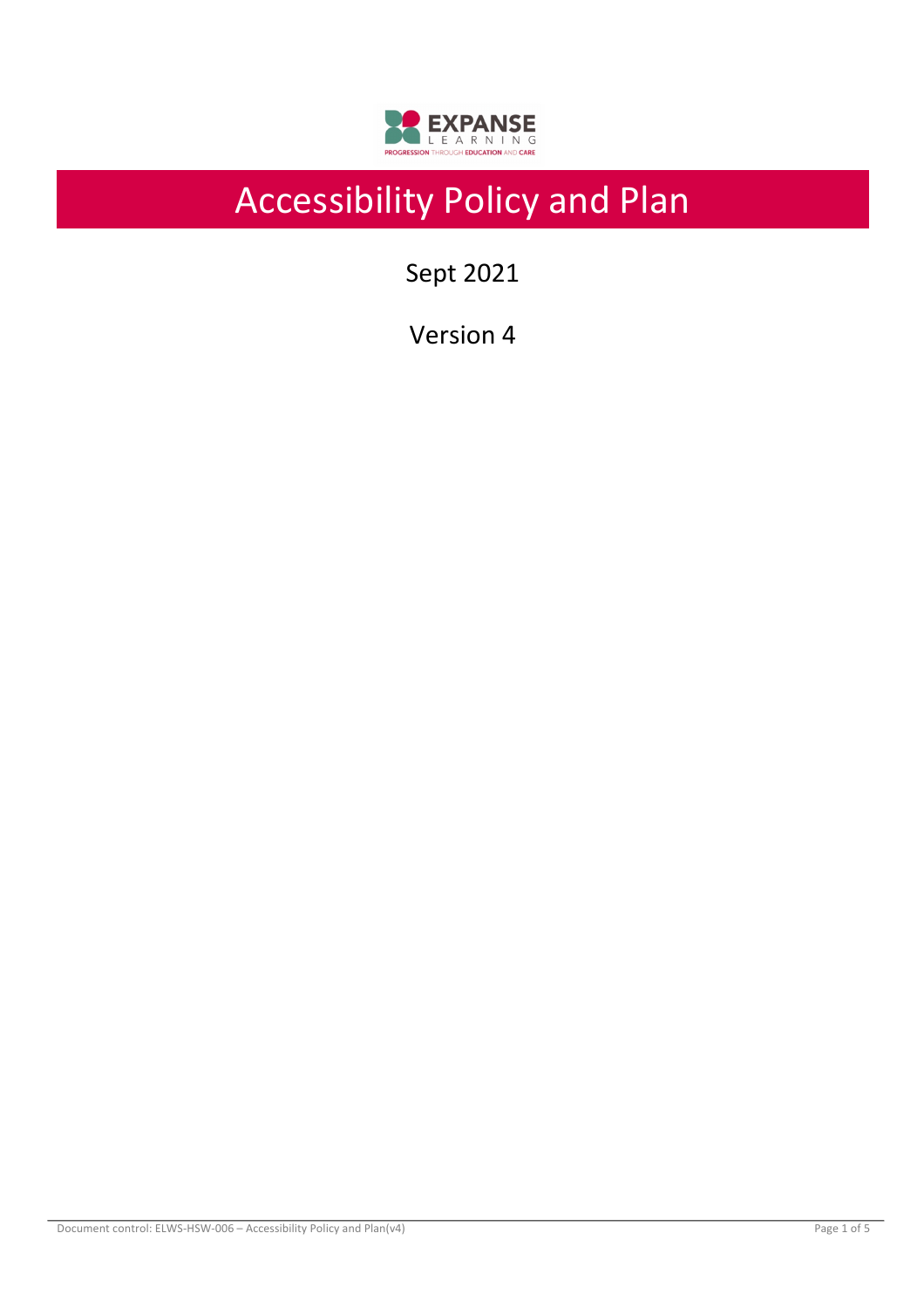# **1. Scope**

This policy applies to all staff at Expanse Learning Wigan School (Hereafter referred to as the School).

# **2. Background**

On 1 October 2012, The Equality Act replaced all existing equality legislation such as the Race Relations Act, Disability Discrimination Act and Sex Discrimination Act. It extends protection from discrimination in some areas and has placed new duties on schools.

The Act makes it unlawful for Expanse Learning School, to discriminate against, harass, or victimise a student or potential student in relation to:

- o admissions;
- $\circ$  the way we provide education for students;
- o the way we provide students access to any benefit, facility orservice;
- o subjecting students to any other detriment.

The protected characteristics are:

- o sex;
- o race;
- o disability;
- o religion or belief;
- o sexual orientation;
- o gender reassignment;
- o pregnancy or maternity;

Our Accessibility Plan outlines how we intend to improve access for disabled students to the physical environment, the curriculum and written information.

The Equality Act applies to all schools in England and Wales. (Equality Act 2010: Schedule 10, Paragraph 3 and Disability Discrimination regulations 2005) Furthermore, as Governors, we are required to draw up equality objectives under the Specific Duties Regulations 2011 so that we meet the general aims of the Public Sector Equality Duty. This Accessibility Plan is reviewed every three years.

## **3. Disability Discrimination Act**

The disability provisions in the Equality Act mainly replicate those in the former Disability Discrimination Act (DDA). There are some minor differences asfollows:

- $\circ$  the definition of disability is less restrictive;
- o direct discrimination can no longer be defended asjustified;
- o failure to make a reasonable adjustment can no longer be defended as justified;
- $\circ$  from September 2012, we are under a duty to make available auxiliary aids and services as reasonable adjustments, where these are not being supplied through a Statement of Special Educational Needs or from other sources.

# **4. Definition of Disability**

The Act defines disability as when a person has a physical or mental impairment which has a substantial and long-term adverse effect on that person's ability to carry out normal day to day activities*.*

Some specific conditions such as multiple sclerosis, cancer or HIV are considered as disabilities regardless of their effect.

Long term is defined as lasting, or likely to last, for at least twelve months

## **5. Reasonable Adjustments**

We aim to ensure that nothing we do as a school places a disabled student at a disadvantage compared to other students. However, where we have to do so, we make sure that we take reasonable steps to try and avoid that disadvantage.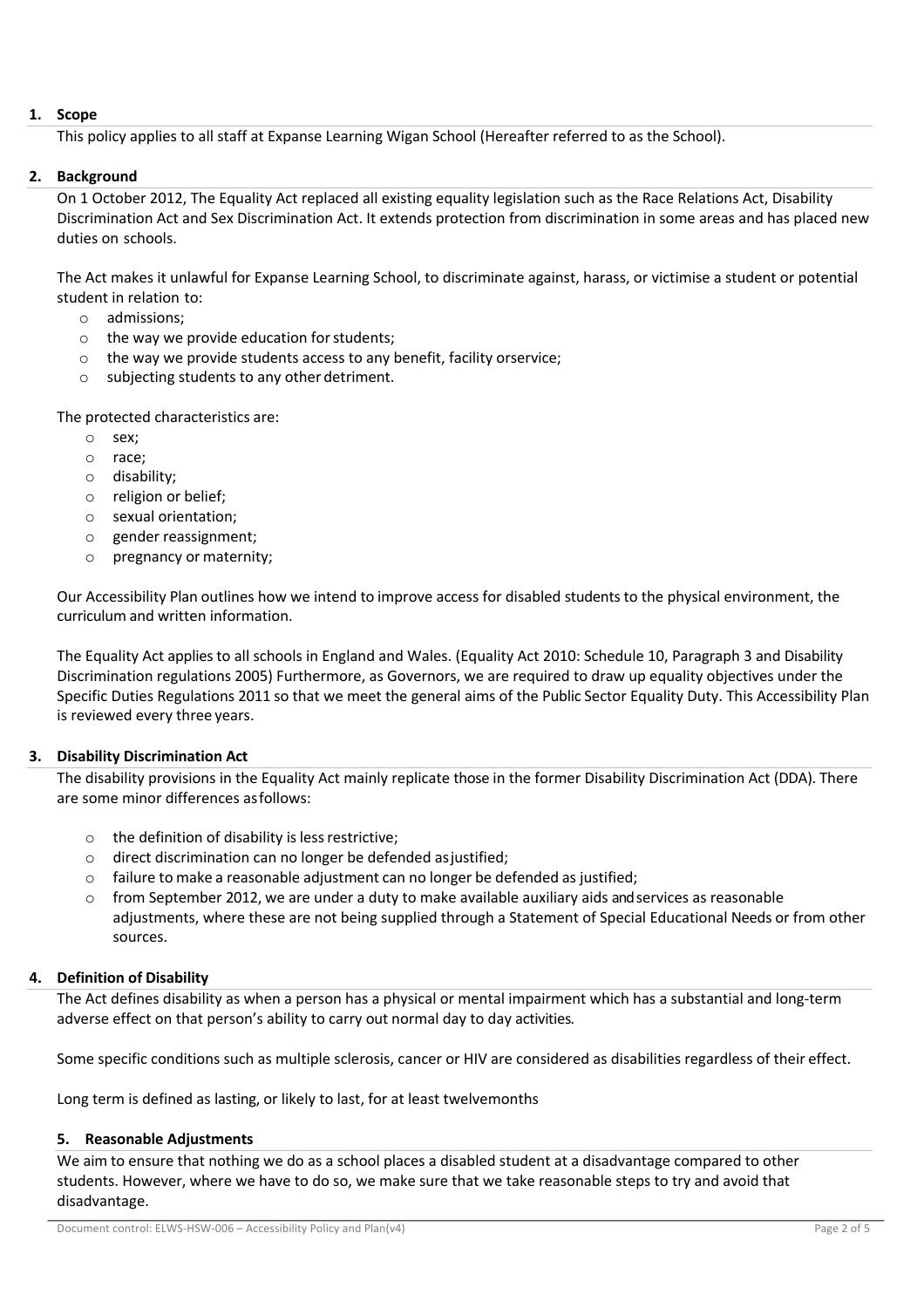When it is reasonable to do so, we provide auxiliary aids or services for a disabled student, when such an aid would alleviate any substantial disadvantage that the student faces compared to other non-disabled students.

Where an auxiliary aid is not provided under the SEN system (i.e. via an EHC Plan) there should be no assumption that it must be provided as a reasonable adjustment. Any decision would be taken on the basis of the facts of an individual case, including cost implications.

There is no legal definition of auxiliary aids. We interpret this to mean any or all of the following: helpful; providing support or assistance; and thatthese can be things or persons which help. We include hearing loops, adaptive keyboards, and specialist software.

Our SEND policy defines what provision we make available including reasonable adjustments in our school. We will consider what is reasonable in the context of our school, given the circumstances of each individualcase.

Where the auxiliary aid has a benefit to the rest of the child's life outside of school, it would be unreasonable for our school to make such provision; e.g. hearing aids.

We consider that effective and practicable adjustments for disabled students will involve little or no cost or disruption and will therefore be considered as reasonable. Where substantial adaptations are required which are not contained within our three-year Accessibility Plan, we reserve the right to deem these asunreasonable.

It is our aim to ensure that disabled students play as full a part as possible in school life and our Accessibility Plan and reasonable adjustments help support that aim. Where any adjustment would have a detrimental effect on other students, we would not consider it to be *reasonable*. For example, if a geography school trip were planned to involve climbing and a wheelchair user could not take part, we would carefully consider how the disabled student could participate viably, but we would not cancel the trip because to do so would be detrimental to other students.

## **6. Our Vision**

We believe that every child has the right to be happy, healthy, safe and successful, valued and respected, and to have high aspirations for their future

Inclusion is the process of taking the necessary steps to ensure that every young person is given equality of opportunity to develop socially, to learn and to enjoy school life.

## **7.** Our Duty around Accessibility for Disabled Students

Our Accessibility Plan is outlined below**.**

Our Accessibility Plan focuses on the following areas for implementation: -

- $\circ$  increasing the extent to which disabled students can participate in the curriculum;
- o improving the physical environment to enable disabled students to take better advantage of education, benefits, facilities and services provided;
- $\circ$  improving the availability of accessible information to disabled students.

Our Plan also includes the resource implications of implementing thePlan.

Our approach includes the following areas:

- o **Physical facilities** addressing any alterationsthatmay be required to the structure of the building or siteto establish access for students, staff, parents and visitors
- o **School Curriculum** including our provision forteaching and learning,the wider curriculum, extra-curricular activities and schoolvisits
- o **Support Services** accessto services within and external to the school to support families where disability is identified

Physical Facilities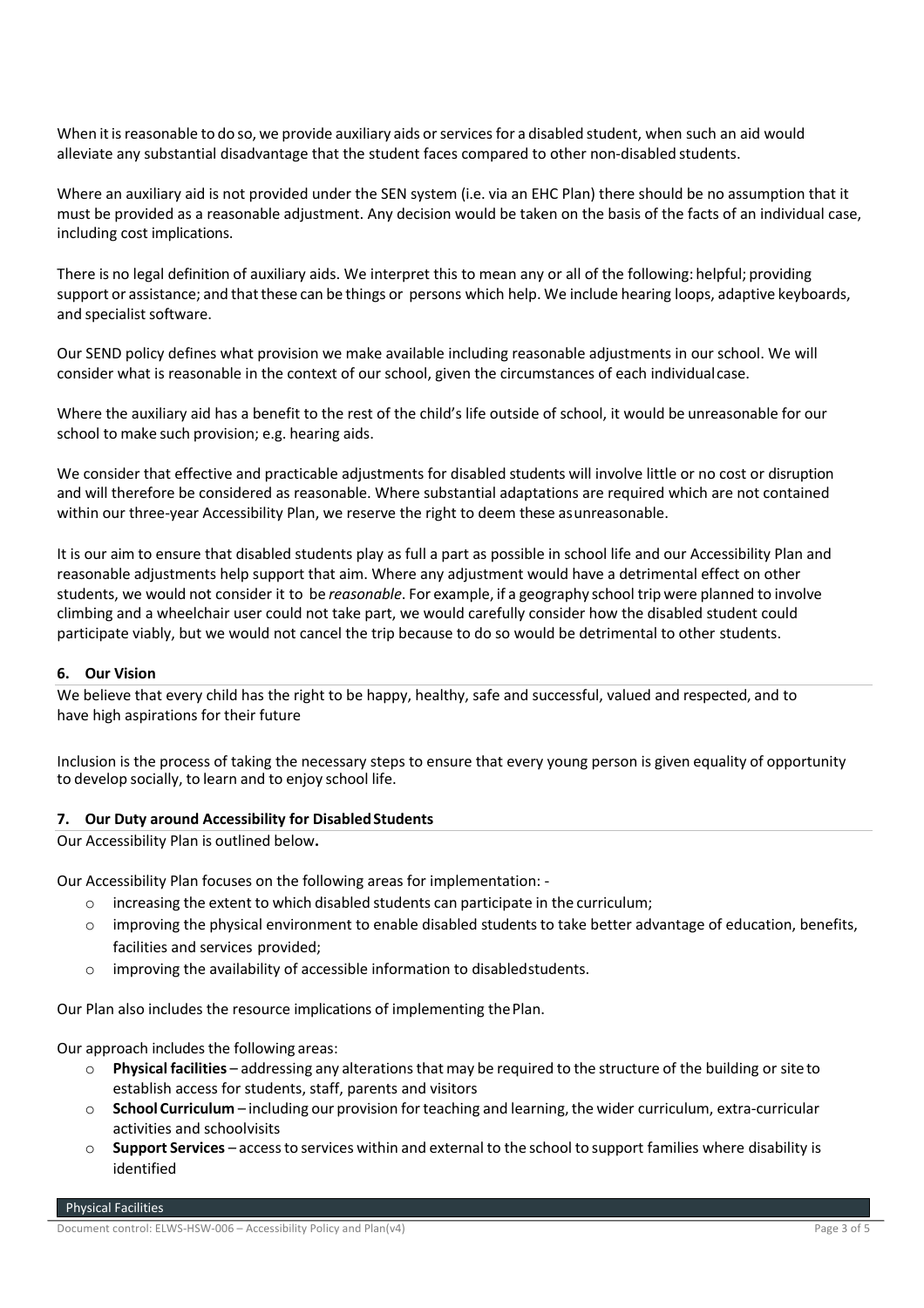## *Process for Identifying barriers:*

- o Action plan following a site inspection by relevant personnel for example Wigan Council or a member of the corporate services team.
- o On-going feedback from individual students / staff.
- $\circ$  Transitional arrangements to identify needs of individual students and to incorporate them into their individual students plan.
- o Individual Expanse Learning Wigan School risk assessments and plans developed and available to allstaff.
- o Head of Care / Pastoral Team to oversee all relevant EHC Plansincluding regular review, partner liaison, ensuring that updates are shared with all relevant staff as linked documents.

#### *Summary of facilities / progress to date:*

- o Disabled parking bays and drop off area on car park adjacent to reception single level and unloading /wheelchair accessible.
- o All School building areas are fully accessible.
- o Sensory Room built, and venting system installed.
- o Fully accessible training kitchen installed.
- o Disabled toilet and 2x hygiene suites completed (wet rooms with full disabled access).
- o Disabled toilet available, including emergency cords.
- o Secure building system and cameras installed; monitoring station in H&S Directors office.
- NPS checked auditory environment which has good acoustics in the majority of classrooms

#### *Objectives for improvement 2021/22:*

- o Continued development of the external areas including sports field and Sensory Garden
- o Some external and internal floor markings are in place to support students with visual impairment
- o Ensure Emergency Evacuation Plans continue to be written when required for individualstudents.
- o Ensure accessibility requirements areconsidered with allfuture refurbishment projects.

#### $\circ$  Expanse Learning School are a responsive site and will put in place all feasible actions as identified by individuals.

#### *Monitoring of plans:*

o This plan will be monitored termly through a site inspection by the H&S Director and Governing Body

#### Support Services

#### *Process for Identifying barriers:*

- Head of Care / Pastoral Team manage all referral information and undertake detailed pre-attendance and initial assessments to ensure the needs of students are identified with student, family and partners via discussions, observations and a specific learning plan constructed for each student.
- o Head of Care / Pastoral Team manage all relevant EHC Plansincluding regular review, partner liaison, ensuring that updates are shared with all relevant staff as linked documents, including Annual Review, PEEP's etc.
- o Effective communication and established relationship with Wigan Local Authority and with relevant specialist support services.

#### *Summary of facilities / progress to date:*

- o Expanse Learning School works proactively with students and families; we have established relationships with a wide range of partners: SALT/ TESS / Health / CAMHS / OT /Complex Needs team / Special Schools.
- o Head of Care / Pastoral Team carefully plan allocated time for support work and time to support our young people; this established Multi–Agency approach supports management and development of support plans for students with regular reviews.
- o Head of Care / Pastoral Team have expertise and access to specialist services ensuring we are able to able to provide relevant information, support and strategies for teaching students with SEND, SEMH and/or medical conditions.

All Staff Team undertake relevant training, CPD to support effective classroom and student management.

#### *Objectives for improvement 2021/22:*

- o Continue to Quality Assure the role of all agencies working with our students and families.
- o Continue to develop a proactive Multi Agency Approach to supporting students.
- o Establish additional Residential opportunities for students.
- o Ensure the MIS system 'Databridge' is fully operational and well implemented. Ensure Databridge records on student's needs and all support plans are entered onto the system and all staff have immediate access to better support students on a day to day basis.
- o Ensure the implementation of the Boxall system of assessments to better support students within the Nurture Provision with more effective social and emotional targets and strategies.

#### *Monitoring of plans:*

This plan is to be monitored annually by SLT, the Governing Body and other relevant staff.

## School Curriculum

*Process for Identifying barriers:*

- o Expanse SLT and Governors monitorthe quality of teaching and learning support and impact on progressthrough observations (OTLA), work scrutiny, student voice, case conferences and the use of external consultants.
- o BKSB utilised for literacy and numeracy baseline assessment and ongoing controlled assessment and testing for students.
- o Pearson Active Learn is used for students to effectively plan out and develop SOW for each year group in the core subjects of English and Maths.
- o Pearson qualifications 'Work-skills' and Personal and Social Skills Development are used to support students to develop personally and socially and their skills for employment.
- o Boxall system of assessments are used to better support some students with more effective social and emotional targets and strategies.

All students complete a personalised passport document to help identify barriers and set challenging, aspirational targets.

*Summary of facilities / progress to date:*